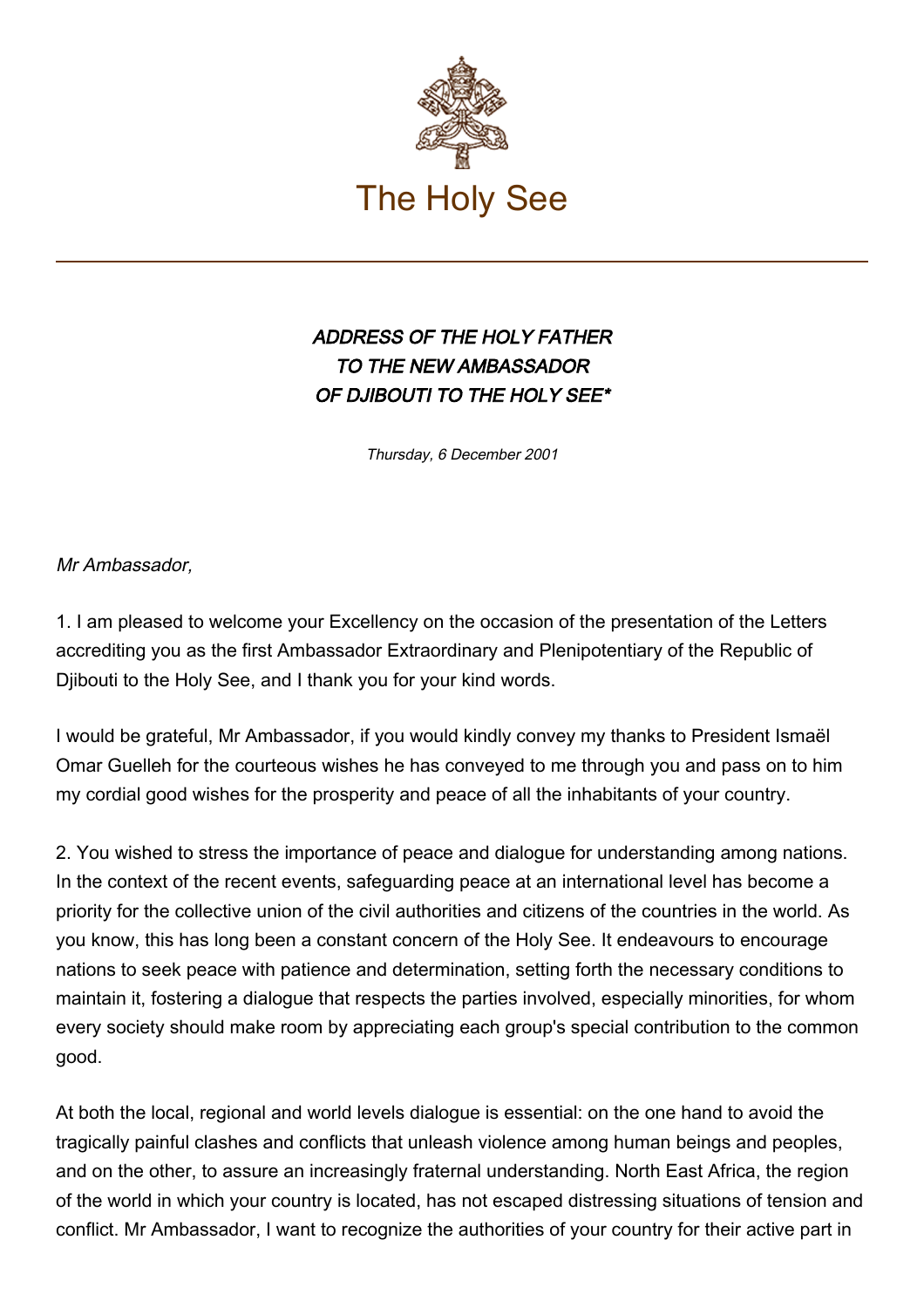solving the Somali conflict, thanks to the Conference on Reconciliation that took place in Arta last year. I hope that the lasting effort expended on the quest for friendly coexistence among the different protagonists will be followed up and if possible extended to other troubled areas, giving priority to negotiation and the avoidance of every form of violence. There is no doubt that this is the way to peace, a solid, enduring peace, to which all people of good will aspire.

3. However, whether it is between persons, among the different members of a single nation or among states, there can be no solid, lasting peace unless all are guaranteed living conditions which respect their dignity. This need for justice certainly calls for a more equitable sharing of resources among the rich and the poor at all levels of social life, and for the institution of a real culture of solidarity (*[Message for World Day of Peace](https://www.vatican.va/content/john-paul-ii/en/messages/peace/documents/hf_jp-ii_mes_20001208_xxxiv-world-day-for-peace.html), 2001*, n. 17). It is a fundamental right, and at the beginning of this new millennium, requires that we develop a new and fruitful dialogue among cultures and religions with the desire for mutual recognition and in order to offer a common service to men and women that may truly respect their moral and spiritual values. Initiating, keeping up and intensifying this dialogue is one of the missions that the Holy See will continue to pursue. As you recalled, Mr Ambassador, your presence here also shows that your country, "a land of exchanges and encounters", is interested in and eager to defend these values, which are an expression of the fundamental dignity of every human being and must be respected as such.

4. I am pleased, Mr Ambassador, through you to be able to greet the Catholic community of the Republic of Djibouti. It is small in numbers, but is actively involved in the nation's economic and social development, as well as in the service of the education of youth. I know that the Catholic schools are appreciated, not only because of the teachers' competence but also because of the quality of human values they pass on. The Catholic Church in your country has good relations with the entire population, as well as with the different religious authorities. She wishes to keep alive a fraternal dialogue with everyone, in mutual respect and with a view to greater mutual esteem and the quest for the common good. Through you, may I greet all the members of the Catholic community, the bishop and the priests, and encourage them, through a creative charity, to witness tirelessly to God's love for every man, woman and child.

5. Mr Ambassador, at the time that you are beginning your mission as representative to the Holy See, please accept my very best wishes for its success and for the continuation and development of harmonious relations between the Holy See and the Republic of Djibouti. I assure you that to assist you in your noble task, you will always find an attentive welcome and cordial understanding among those who work with me. I invoke an abundance of divine Blessings upon you, Your Excellency, and upon your family, your personnel and all the people of Djibouti.

.

<sup>\*</sup>L'Osservatore Romano. Weekly edition in English n. 51/52 p.6